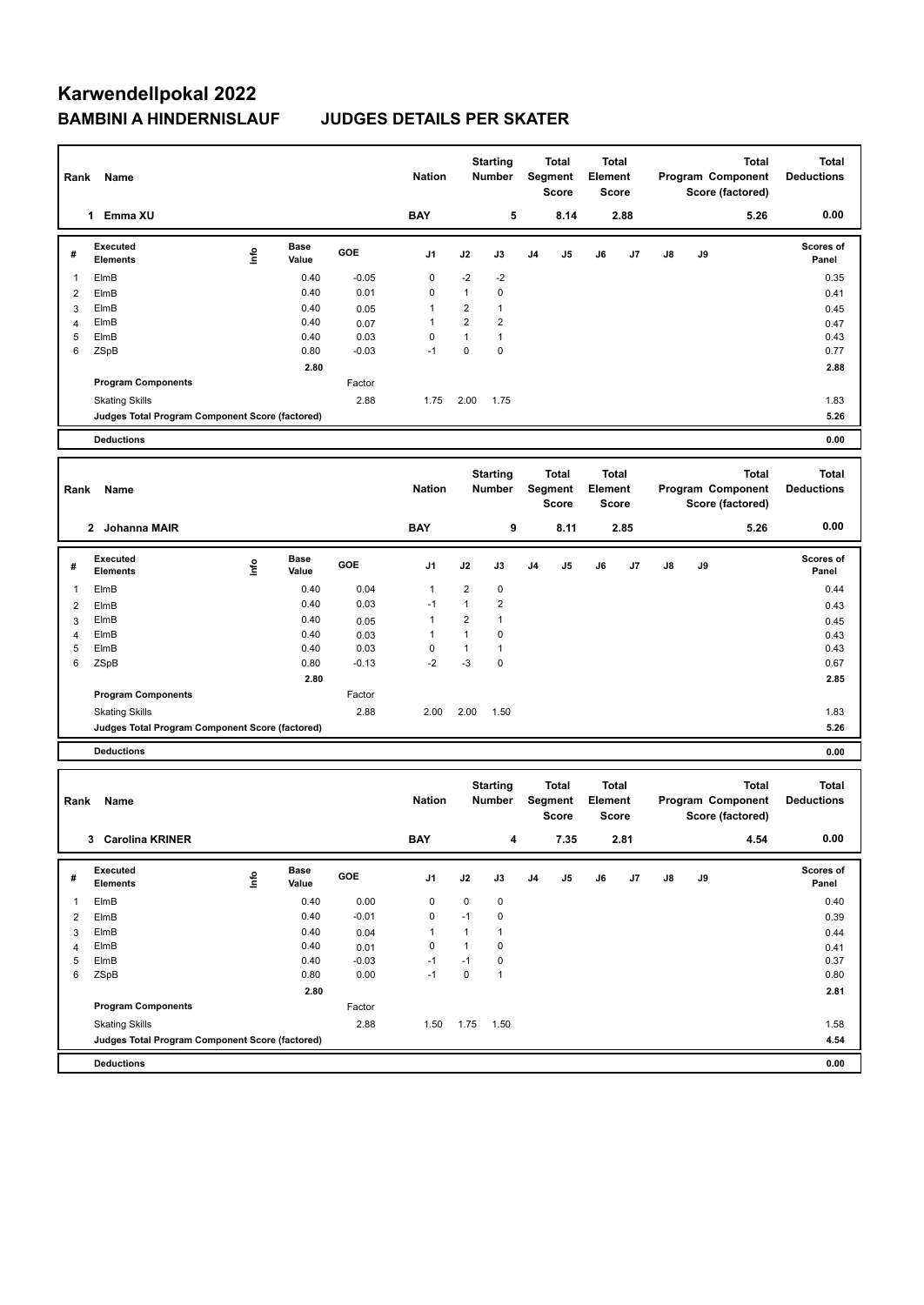# **Karwendellpokal 2022 BAMBINI A HINDERNISLAUF JUDGES DETAILS PER SKATER**

| Rank Name                  |                                                 |                                  |               | <b>Nation</b> |               | <b>Starting</b><br>Number |                           | <b>Total</b><br>Segment<br>Score |                                                | <b>Total</b><br>Element<br><b>Score</b> |                              | Program Component<br>Score (factored) | <b>Total</b><br><b>Deductions</b> |                                                       |                                   |
|----------------------------|-------------------------------------------------|----------------------------------|---------------|---------------|---------------|---------------------------|---------------------------|----------------------------------|------------------------------------------------|-----------------------------------------|------------------------------|---------------------------------------|-----------------------------------|-------------------------------------------------------|-----------------------------------|
| <b>Melanie MAURER</b><br>4 |                                                 |                                  |               | <b>BAY</b>    |               | 8                         |                           | 6.90                             |                                                | 2.80                                    |                              |                                       | 4.10                              | 0.00                                                  |                                   |
| #                          | <b>Executed</b><br><b>Elements</b>              | lnfo                             | Base<br>Value | GOE           | J1            | J2                        | J3                        | J4                               | J5                                             | J6                                      | J7                           | J8                                    | J9                                |                                                       | <b>Scores of</b><br>Panel         |
| 1                          | ElmB                                            |                                  | 0.40          | 0.01          | 0             | 1                         | 0                         |                                  |                                                |                                         |                              |                                       |                                   |                                                       | 0.41                              |
| 2                          | ElmB                                            |                                  | 0.40          | 0.00          | 0             | 0                         | 0                         |                                  |                                                |                                         |                              |                                       |                                   |                                                       | 0.40                              |
| 3                          | ElmB                                            |                                  | 0.40          | 0.03          | $\pmb{0}$     | 1                         | 1                         |                                  |                                                |                                         |                              |                                       |                                   |                                                       | 0.43                              |
| 4                          | ElmB                                            |                                  | 0.40          | 0.00          | $-1$          | 0                         | 1                         |                                  |                                                |                                         |                              |                                       |                                   |                                                       | 0.40                              |
| 5                          | ElmB                                            |                                  | 0.40          | $-0.01$       | $-1$          | $\pmb{0}$                 | 0                         |                                  |                                                |                                         |                              |                                       |                                   |                                                       | 0.39                              |
| 6                          | ZSpB                                            |                                  | 0.80          | $-0.03$       | $-1$          | $\pmb{0}$                 | 0                         |                                  |                                                |                                         |                              |                                       |                                   |                                                       | 0.77                              |
|                            |                                                 |                                  | 2.80          |               |               |                           |                           |                                  |                                                |                                         |                              |                                       |                                   |                                                       | 2.80                              |
|                            | <b>Program Components</b>                       |                                  |               | Factor        |               |                           |                           |                                  |                                                |                                         |                              |                                       |                                   |                                                       |                                   |
|                            | <b>Skating Skills</b>                           |                                  |               | 2.88          | 1.50          | 1.50                      | 1.25                      |                                  |                                                |                                         |                              |                                       |                                   |                                                       | 1.42                              |
|                            | Judges Total Program Component Score (factored) |                                  |               |               |               |                           |                           |                                  |                                                |                                         |                              |                                       |                                   |                                                       | 4.10                              |
|                            | <b>Deductions</b>                               |                                  |               |               |               |                           |                           |                                  |                                                |                                         |                              |                                       |                                   |                                                       | 0.00                              |
|                            |                                                 |                                  |               |               |               |                           | <b>Starting</b>           |                                  | Total                                          | <b>Total</b>                            |                              | Total                                 |                                   |                                                       | <b>Total</b>                      |
| Rank                       | Name                                            |                                  |               |               | <b>Nation</b> | Number                    |                           | Segment                          |                                                | Element                                 |                              | Program Component                     |                                   |                                                       | <b>Deductions</b>                 |
|                            |                                                 |                                  |               |               |               |                           |                           |                                  | <b>Score</b>                                   |                                         | <b>Score</b>                 |                                       |                                   | Score (factored)                                      |                                   |
|                            |                                                 |                                  |               |               |               |                           |                           |                                  |                                                |                                         |                              |                                       |                                   |                                                       |                                   |
|                            | 5 Lara KRAUS                                    |                                  |               |               | <b>BAY</b>    |                           | $\bf 2$                   |                                  | 6.54                                           |                                         | 2.72                         |                                       |                                   | 3.82                                                  | 0.00                              |
| #                          | <b>Executed</b><br><b>Elements</b>              | $\mathop{\mathsf{Irr}}\nolimits$ | Base<br>Value | GOE           | J1            | J2                        | J3                        | J4                               | J5                                             | J6                                      | J7                           | J8                                    | J9                                |                                                       | <b>Scores of</b><br>Panel         |
| 1                          | ElmB                                            |                                  | 0.40          | $-0.01$       | $-1$          | $\mathbf 0$               | 0                         |                                  |                                                |                                         |                              |                                       |                                   |                                                       | 0.39                              |
| 2                          | ElmB                                            |                                  | 0.40          | $-0.05$       | $-2$          | $-1$                      | $-1$                      |                                  |                                                |                                         |                              |                                       |                                   |                                                       | 0.35                              |
| 3                          | ElmB                                            |                                  | 0.40          | $-0.01$       | $-1$          | $\pmb{0}$                 | 0                         |                                  |                                                |                                         |                              |                                       |                                   |                                                       | 0.39                              |
| 4                          | ElmB                                            |                                  | 0.40          | $-0.01$       | $-1$          | $\pmb{0}$                 | 0                         |                                  |                                                |                                         |                              |                                       |                                   |                                                       | 0.39                              |
| 5                          | ElmB                                            |                                  | 0.40          | 0.03          | 0             | $\mathbf{1}$              | $\mathbf{1}$              |                                  |                                                |                                         |                              |                                       |                                   |                                                       | 0.43                              |
| 6                          | ZSpB                                            |                                  | 0.80          | $-0.03$       | $\mathbf 0$   | $-1$                      | 0                         |                                  |                                                |                                         |                              |                                       |                                   |                                                       | 0.77                              |
|                            |                                                 |                                  | 2.80          |               |               |                           |                           |                                  |                                                |                                         |                              |                                       |                                   |                                                       | 2.72                              |
|                            | <b>Program Components</b>                       |                                  |               | Factor        |               |                           |                           |                                  |                                                |                                         |                              |                                       |                                   |                                                       |                                   |
|                            | <b>Skating Skills</b>                           |                                  |               | 2.88          | 1.25          | 1.50                      | 1.25                      |                                  |                                                |                                         |                              |                                       |                                   |                                                       | 1.33                              |
|                            | Judges Total Program Component Score (factored) |                                  |               |               |               |                           |                           |                                  |                                                |                                         |                              |                                       |                                   |                                                       | 3.82                              |
|                            | <b>Deductions</b>                               |                                  |               |               |               |                           |                           |                                  |                                                |                                         |                              |                                       |                                   |                                                       | 0.00                              |
|                            |                                                 |                                  |               |               |               |                           |                           |                                  |                                                |                                         |                              |                                       |                                   |                                                       |                                   |
| Rank                       | Name                                            |                                  |               |               | <b>Nation</b> |                           | <b>Starting</b><br>Number |                                  | <b>Total</b><br><b>Segment</b><br><b>Score</b> | Element                                 | <b>Total</b><br><b>Score</b> |                                       |                                   | <b>Total</b><br>Program Component<br>Score (factored) | <b>Total</b><br><b>Deductions</b> |
|                            | 6 Mia STRANSKY                                  |                                  |               |               | BAY           |                           | 6                         |                                  | 5.72                                           |                                         | 2.62                         |                                       |                                   | 3.10                                                  | 0.00                              |
| #                          | Executed<br><b>Elements</b>                     | $\mathop{\mathsf{Irr}}\nolimits$ | Base<br>Value | GOE           | J1            | J2                        | J3                        | J4                               | J5                                             | J6                                      | J7                           | J8                                    | J9                                |                                                       | Scores of<br>Panel                |
| 1                          | ElmB                                            |                                  | 0.40          | $-0.05$       | $-1$          | $-2$                      | $-1$                      |                                  |                                                |                                         |                              |                                       |                                   |                                                       | 0.35                              |
| $\overline{2}$             | ElmB                                            |                                  | 0.40          | $-0.05$       | $-1$          | $-2$                      | $-1$                      |                                  |                                                |                                         |                              |                                       |                                   |                                                       | 0.35                              |
| 3                          | ElmB                                            |                                  | 0.40          | $-0.03$       | $\mathbf 0$   | $-2$                      | $\mathbf 0$               |                                  |                                                |                                         |                              |                                       |                                   |                                                       | 0.37                              |
| 4                          | ElmB                                            |                                  | 0.40          | $-0.04$       | $-2$          | $-1$                      | $\mathbf 0$               |                                  |                                                |                                         |                              |                                       |                                   |                                                       | 0.36                              |
| 5                          | ElmB                                            |                                  | 0.40          | $-0.01$       | $-1$          | $\pmb{0}$                 | 0                         |                                  |                                                |                                         |                              |                                       |                                   |                                                       | 0.39                              |
| 6                          | ZSpB                                            |                                  | 0.80          | 0.00          | $\mathbf 0$   | $-1$                      | $\mathbf{1}$              |                                  |                                                |                                         |                              |                                       |                                   |                                                       | 0.80                              |
|                            |                                                 |                                  | 2.80          |               |               |                           |                           |                                  |                                                |                                         |                              |                                       |                                   |                                                       | 2.62                              |
|                            | <b>Program Components</b>                       |                                  |               | Factor        |               |                           |                           |                                  |                                                |                                         |                              |                                       |                                   |                                                       |                                   |
|                            | <b>Skating Skills</b>                           |                                  |               | 2.88          | 1.00          | 1.25                      | 1.00                      |                                  |                                                |                                         |                              |                                       |                                   |                                                       | 1.08                              |
|                            | Judges Total Program Component Score (factored) |                                  |               |               |               |                           |                           |                                  |                                                |                                         |                              |                                       |                                   |                                                       | 3.10                              |
|                            |                                                 |                                  |               |               |               |                           |                           |                                  |                                                |                                         |                              |                                       |                                   |                                                       |                                   |
|                            | <b>Deductions</b>                               |                                  |               |               |               |                           |                           |                                  |                                                |                                         |                              |                                       |                                   |                                                       | 0.00                              |